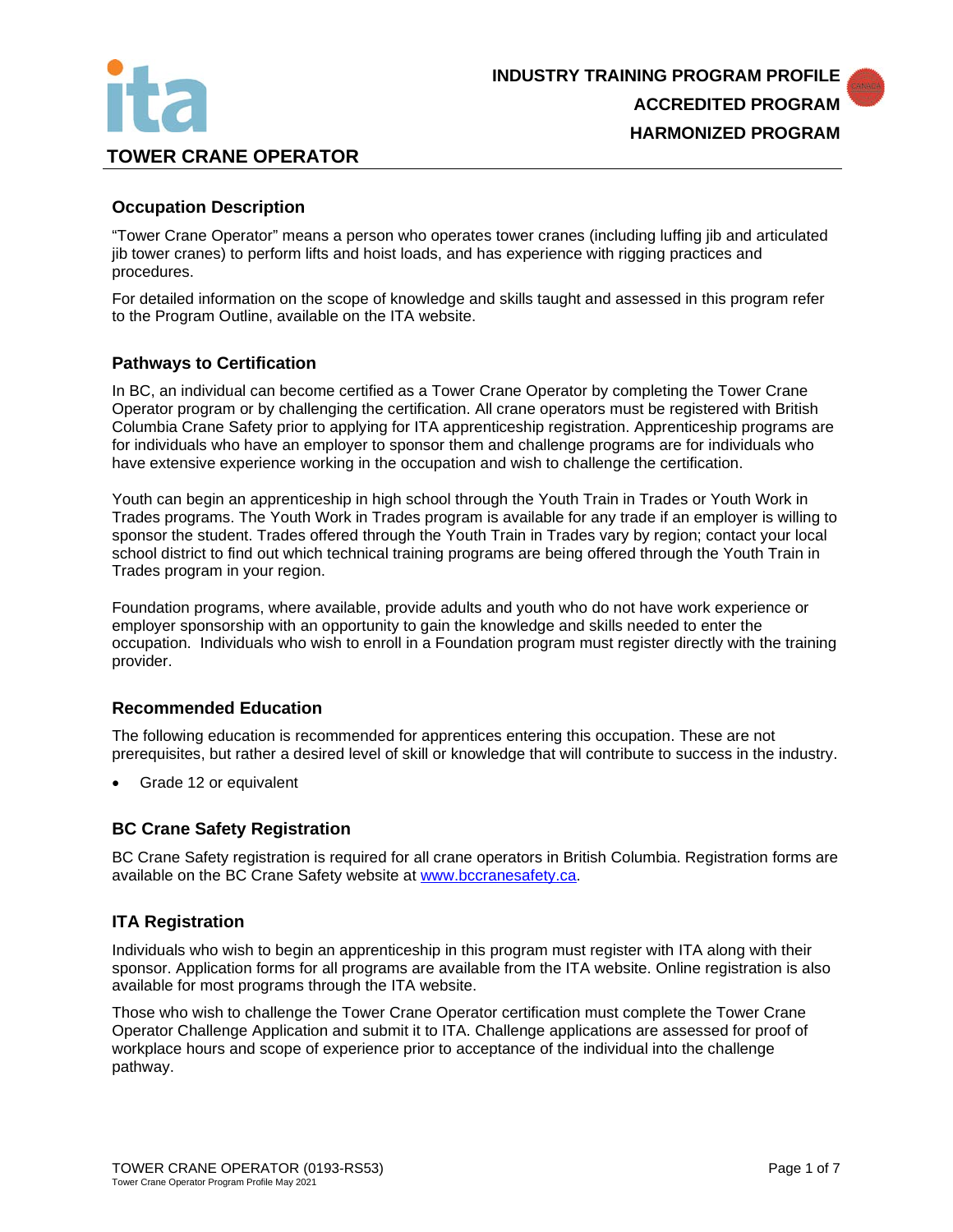

# **Apprenticeship Pathway**

This graphic provides an overview of the Tower Crane Operator apprenticeship pathway.

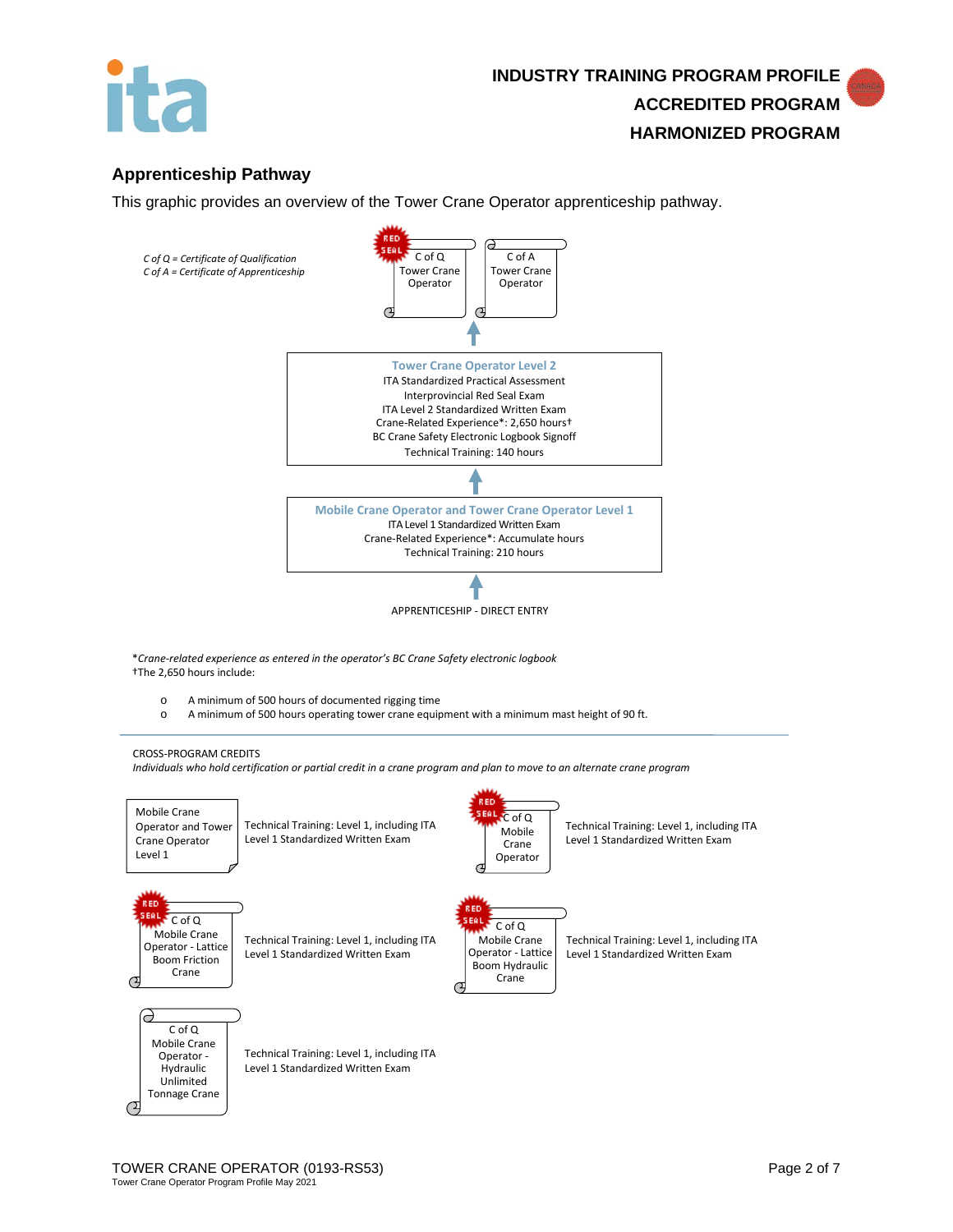# **INDUSTRY TRAINING PROGRAM PROFILE**

**ACCREDITED PROGRAM**

#### **HARMONIZED PROGRAM**

|                                  | <b>Apprenticeship Program Standards</b>                                                                                                                            |                                                                                                                                                                                                                                                                                                                                                                     |  |
|----------------------------------|--------------------------------------------------------------------------------------------------------------------------------------------------------------------|---------------------------------------------------------------------------------------------------------------------------------------------------------------------------------------------------------------------------------------------------------------------------------------------------------------------------------------------------------------------|--|
| <b>Credentials Awarded</b>       | Tower Crane Operator - Certificate of Qualification with Interprovincial Red Seal<br>٠<br>endorsement<br>Tower Crane Operator - Certificate of Apprenticeship<br>٠ |                                                                                                                                                                                                                                                                                                                                                                     |  |
| ITA Registration Prerequisites . | Agreement signed by the Sponsor to sponsor the apprentice                                                                                                          |                                                                                                                                                                                                                                                                                                                                                                     |  |
| <b>Completion Requirements</b>   | Certification as a Tower Crane Operator is awarded upon successful completion of:                                                                                  |                                                                                                                                                                                                                                                                                                                                                                     |  |
|                                  | Requirement                                                                                                                                                        | Level of Achievement Required                                                                                                                                                                                                                                                                                                                                       |  |
|                                  | <b>Technical Training</b>                                                                                                                                          | Minimum 70% in each level of technical training:<br>Mobile Crane Operator and Tower Crane<br>П<br>Operator Level 1: 210 hours<br>Tower Crane Operator Level 2: 140 hours<br>٠                                                                                                                                                                                       |  |
|                                  | <b>ITA Level 1 Standardized Written</b><br>Exam                                                                                                                    | Minimum 70%<br>٠                                                                                                                                                                                                                                                                                                                                                    |  |
|                                  | <b>ITA Level 2 Standardized Written</b><br>Exam                                                                                                                    | Minimum 70%<br>٠<br>Note: Successful completion of the Level 1<br>٠<br>Standardized Written Exam is required<br>before attempting the Level 2 Standardized<br><b>Written Exam</b>                                                                                                                                                                                   |  |
|                                  | Interprovincial Red Seal Exam                                                                                                                                      | Minimum 70%<br>٠<br>Note: Successful completion of the Level 1<br>П<br>Standardized Written Exam is required<br>before attempting the Interprovincial Red<br>Seal Exam                                                                                                                                                                                              |  |
|                                  | <b>ITA Standardized Practical</b><br>Assessment                                                                                                                    | Pass<br>٠<br>Note: Successful completion of the Level 1<br>П<br>Standardized Written Exam, the Level 2<br>Standardized Written Exam and the<br>Interprovincial Red Seal Exam is required<br>before attempting the practical assessment                                                                                                                              |  |
|                                  | <b>Work-Based Training</b>                                                                                                                                         | 2,650 hours, which includes:<br>o A minimum of 500 hours of documented<br>rigging time<br>o A minimum of 500 hours operating tower<br>crane equipment with a minimum mast<br>height of 90 ft.                                                                                                                                                                       |  |
|                                  | Notification by BC Crane Safety that<br>the Sponsor(s) has recommended<br>certification of the apprentice in this<br>trade                                         | Electronic logbook which includes<br>workplace hours signed off by the<br>Sponsor(s)                                                                                                                                                                                                                                                                                |  |
| <b>Program Duration</b>          | workplace hours that are accumulated.<br>and/or level challenge where these options are available.                                                                 | Duration varies depending on how training is delivered and the type and number of<br>The technical training requirement is typically met through block-release training (full-<br>time, at school) delivered by an ITA-approved training provider. It can also be met<br>through approved alternative training models (e.g., distance education, online, part-time) |  |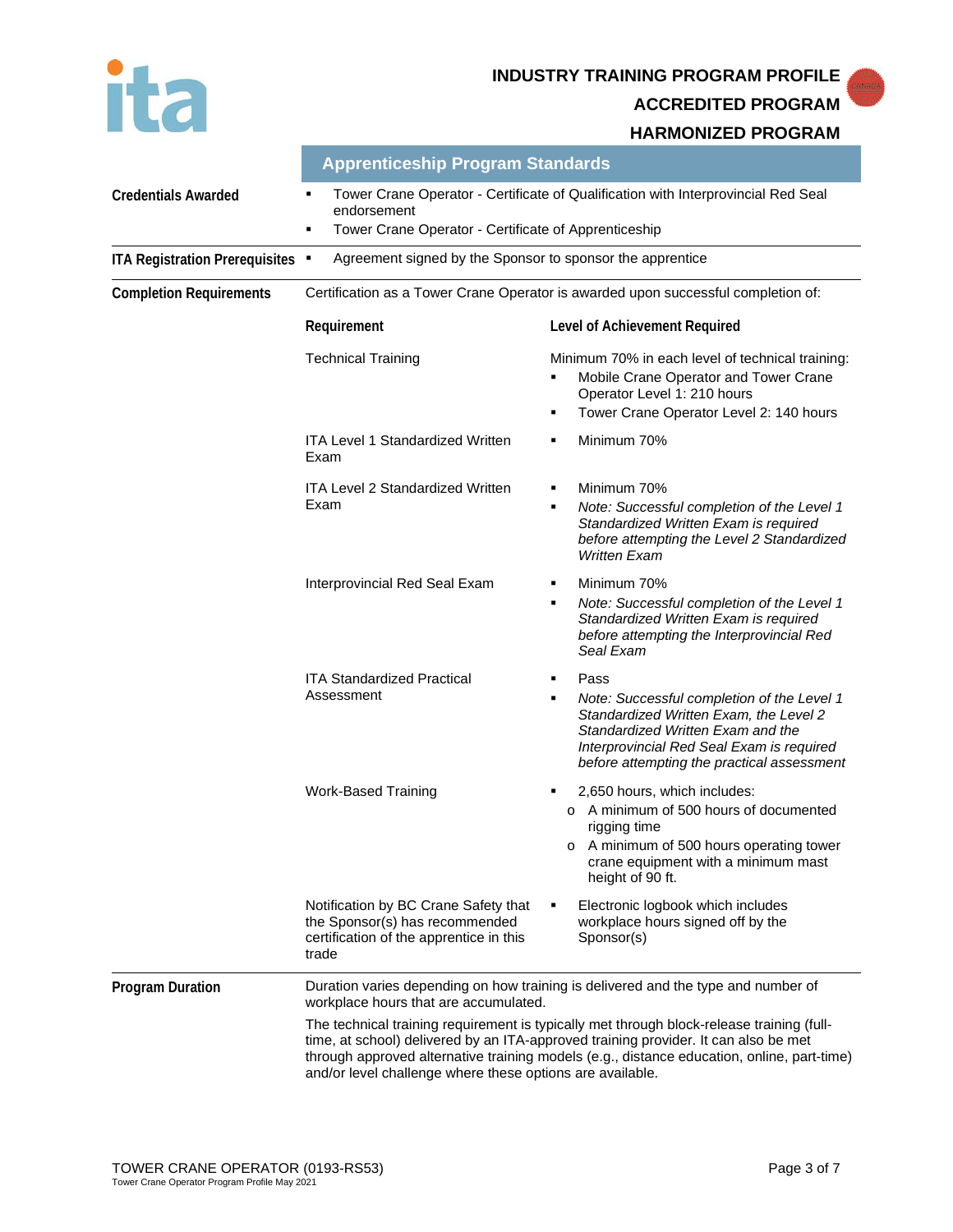

**INDUSTRY TRAINING PROGRAM PROFILE**

**ACCREDITED PROGRAM**

#### **HARMONIZED PROGRAM**

|                              | <b>Apprenticeship Program Standards</b>                                                                                                                           |   |                                                                                        |
|------------------------------|-------------------------------------------------------------------------------------------------------------------------------------------------------------------|---|----------------------------------------------------------------------------------------|
| Challenging a Level          | The following levels of technical training can be challenged for advanced placement in<br>this program:<br>Mobile Crane Operator and Tower Crane Operator Level 1 |   |                                                                                        |
| <b>Cross-Program Credits</b> | Individuals who hold certification or partial credit in a crane program and plan to move to<br>an alternate crane program                                         |   |                                                                                        |
|                              | Credential                                                                                                                                                        |   | Credit(s) Granted                                                                      |
|                              | Mobile Crane Operator and Tower Crane<br>Operator Level 1                                                                                                         | ٠ | Technical Training: Level 1, including<br><b>ITA Level 1 Standardized Written Exam</b> |
|                              | Mobile Crane Operator                                                                                                                                             | ٠ | Technical Training: Level 1, including<br><b>ITA Level 1 Standardized Written Exam</b> |
|                              | Mobile Crane Operator - Lattice Boom<br><b>Friction Crane</b>                                                                                                     | ٠ | Technical Training: Level 1, including<br><b>ITA Level 1 Standardized Written Exam</b> |
|                              | Mobile Crane Operator - Lattice Boom<br><b>Hydraulic Crane</b>                                                                                                    | ٠ | Technical Training: Level 1, including<br>ITA Level 1 Standardized Written Exam        |
|                              | Mobile Crane Operator - Hydraulic<br>Unlimited Tonnage Crane                                                                                                      | ٠ | Technical Training: Level 1, including<br><b>ITA Level 1 Standardized Written Exam</b> |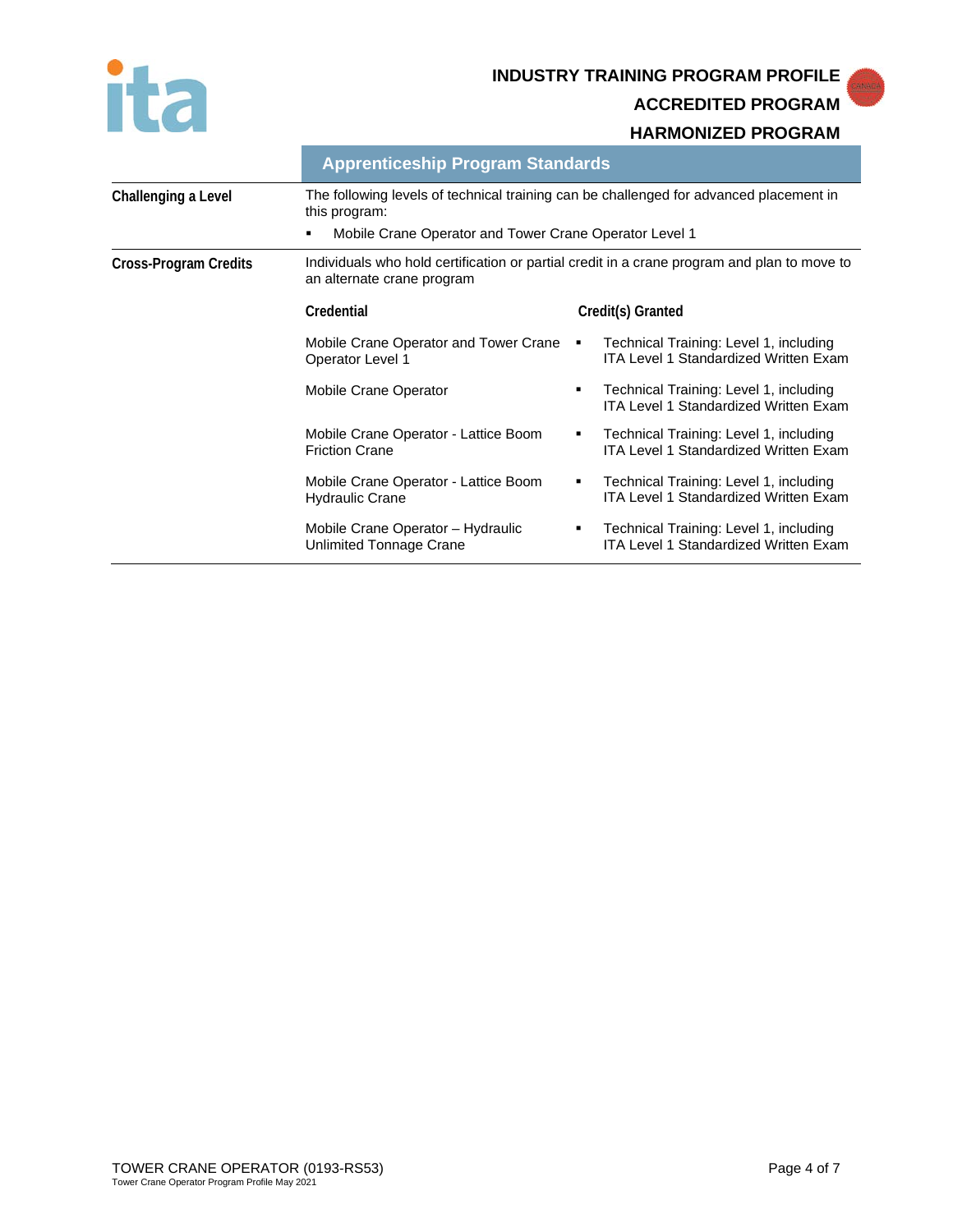

## **Challenge Pathway**

This graphic provides an overview of the Tower Crane Operator challenge pathway.



†The 3,000 hours include:

- o A minimum of 500 hours of documented rigging time
	- A minimum of 500 hours operating tower crane equipment with a minimum mast height of 90 ft.

#### CREDIT FOR PRIOR LEARNING

*Individuals who hold the credentials listed below are entitled to receive partial credit toward the completion requirements of this program*

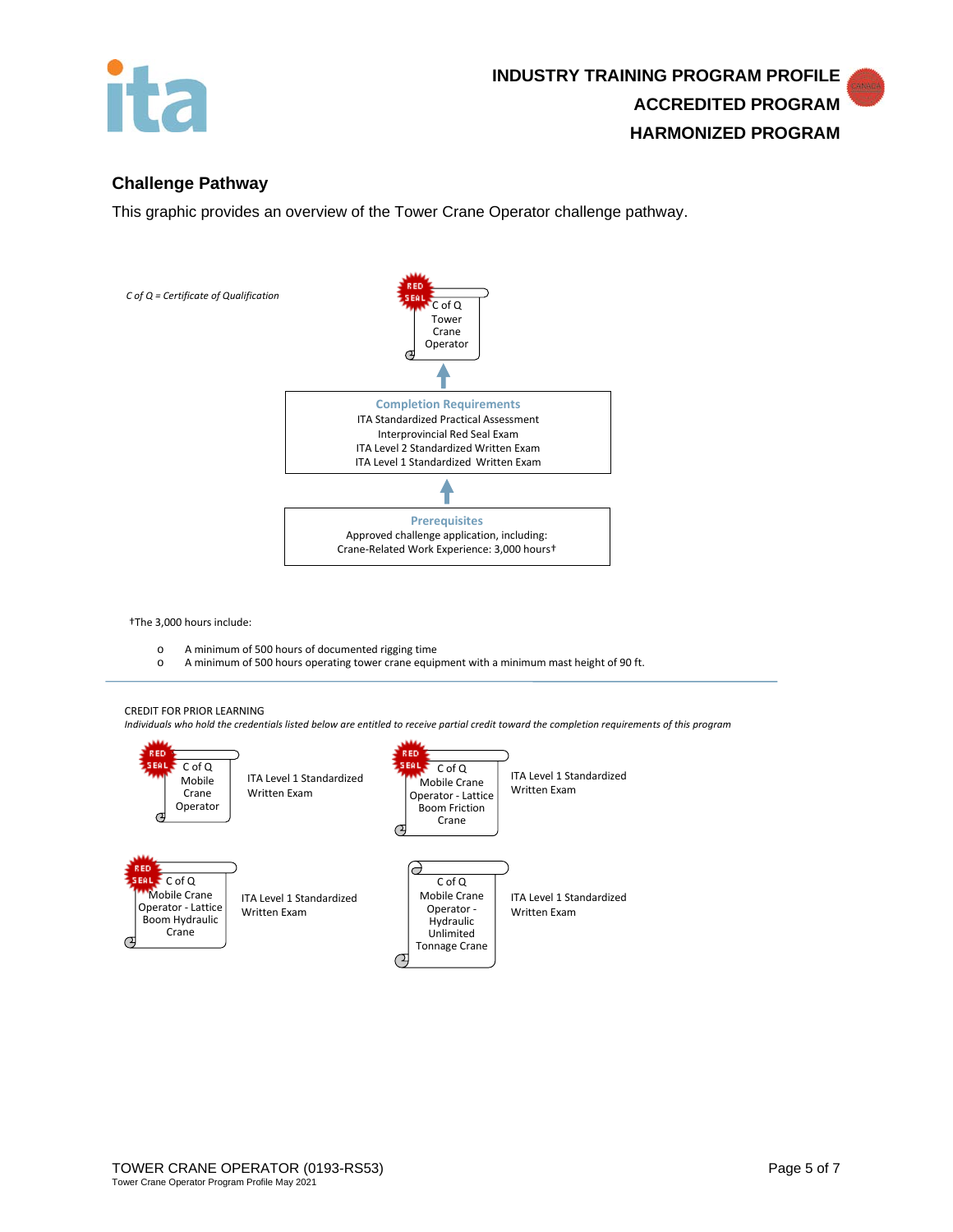ita

# **INDUSTRY TRAINING PROGRAM PROFILE**

**ACCREDITED PROGRAM**

**HARMONIZED PROGRAM**

|                                  | Challenge Program Standards<br>Tower Crane Operator - Certificate of Qualification with Interprovincial Red Seal<br>endorsement                                                                                                                                                                                                                                                                                                |        |                                                                                                                                                                                                                                 |
|----------------------------------|--------------------------------------------------------------------------------------------------------------------------------------------------------------------------------------------------------------------------------------------------------------------------------------------------------------------------------------------------------------------------------------------------------------------------------|--------|---------------------------------------------------------------------------------------------------------------------------------------------------------------------------------------------------------------------------------|
| <b>Credentials Awarded</b>       |                                                                                                                                                                                                                                                                                                                                                                                                                                |        |                                                                                                                                                                                                                                 |
|                                  | ITA Registration Prerequisites An approved Challenge Application, which includes:<br>Documented evidence of achievement of the competencies listed in the ITA Tower<br>Crane Operator Challenge Application.<br>Minimum 3,000 documented hours of directly-related experience working in the<br>٠<br>occupation. This includes:<br>A minimum of 500 hours of documented rigging time<br>$\circ$<br>$\circ$<br>height of 90 ft. |        | A minimum of 500 hours operating tower crane equipment with a minimum mast                                                                                                                                                      |
| <b>Credit for Prior Learning</b> | Individuals who hold the credentials listed below are considered to have partially met<br>the completion requirements for challenging this program:                                                                                                                                                                                                                                                                            |        |                                                                                                                                                                                                                                 |
|                                  | Credential                                                                                                                                                                                                                                                                                                                                                                                                                     |        | Credit(s) Granted                                                                                                                                                                                                               |
|                                  | Mobile Crane Operator                                                                                                                                                                                                                                                                                                                                                                                                          |        | <b>ITA Level 1 Standardized Written</b><br>Exam                                                                                                                                                                                 |
|                                  | Mobile Crane Operator - Lattice Boom<br><b>Friction Crane</b>                                                                                                                                                                                                                                                                                                                                                                  |        | <b>ITA Level 1 Standardized Written</b><br>Exam                                                                                                                                                                                 |
|                                  | Mobile Crane Operator - Lattice Boom<br><b>Hydraulic Crane</b>                                                                                                                                                                                                                                                                                                                                                                 |        | <b>ITA Level 1 Standardized Written</b><br>Exam                                                                                                                                                                                 |
|                                  | Mobile Crane Operator - Hydraulic<br><b>Unlimited Tonnage Crane</b>                                                                                                                                                                                                                                                                                                                                                            |        | <b>ITA Level 1 Standardized Written</b><br>Exam                                                                                                                                                                                 |
| <b>Completion Requirements</b>   | Certification as a Tower Crane Operator is awarded upon successful completion of:                                                                                                                                                                                                                                                                                                                                              |        |                                                                                                                                                                                                                                 |
|                                  | Requirement                                                                                                                                                                                                                                                                                                                                                                                                                    |        | Level of Achievement Required                                                                                                                                                                                                   |
|                                  | <b>ITA Level 1 Standardized Written Exam</b>                                                                                                                                                                                                                                                                                                                                                                                   |        | Minimum 70%                                                                                                                                                                                                                     |
|                                  | <b>ITA Level 2 Standardized Written Exam</b>                                                                                                                                                                                                                                                                                                                                                                                   | ٠<br>٠ | Minimum 70%<br>Note: Successful completion of the<br>Level 1 Standardized Written Exam is<br>required before attempting the Level<br>2 Standardized Written Exam                                                                |
|                                  | Interprovincial Red Seal Exam                                                                                                                                                                                                                                                                                                                                                                                                  |        | Minimum 70%<br>Note: Successful completion of the<br>Level 1 Standardized Written Exam is<br>required before attempting the<br>Interprovincial Red Seal Exam                                                                    |
|                                  | <b>ITA Standardized Practical Assessment</b>                                                                                                                                                                                                                                                                                                                                                                                   | ٠<br>٠ | Pass<br>Note: Successful completion of the<br>Level 1 Standardized Written Exam,<br>the Level 2 Standardized Written<br>Exam and the Interprovincial Red<br>Seal Exam is required before<br>attempting the practical assessment |